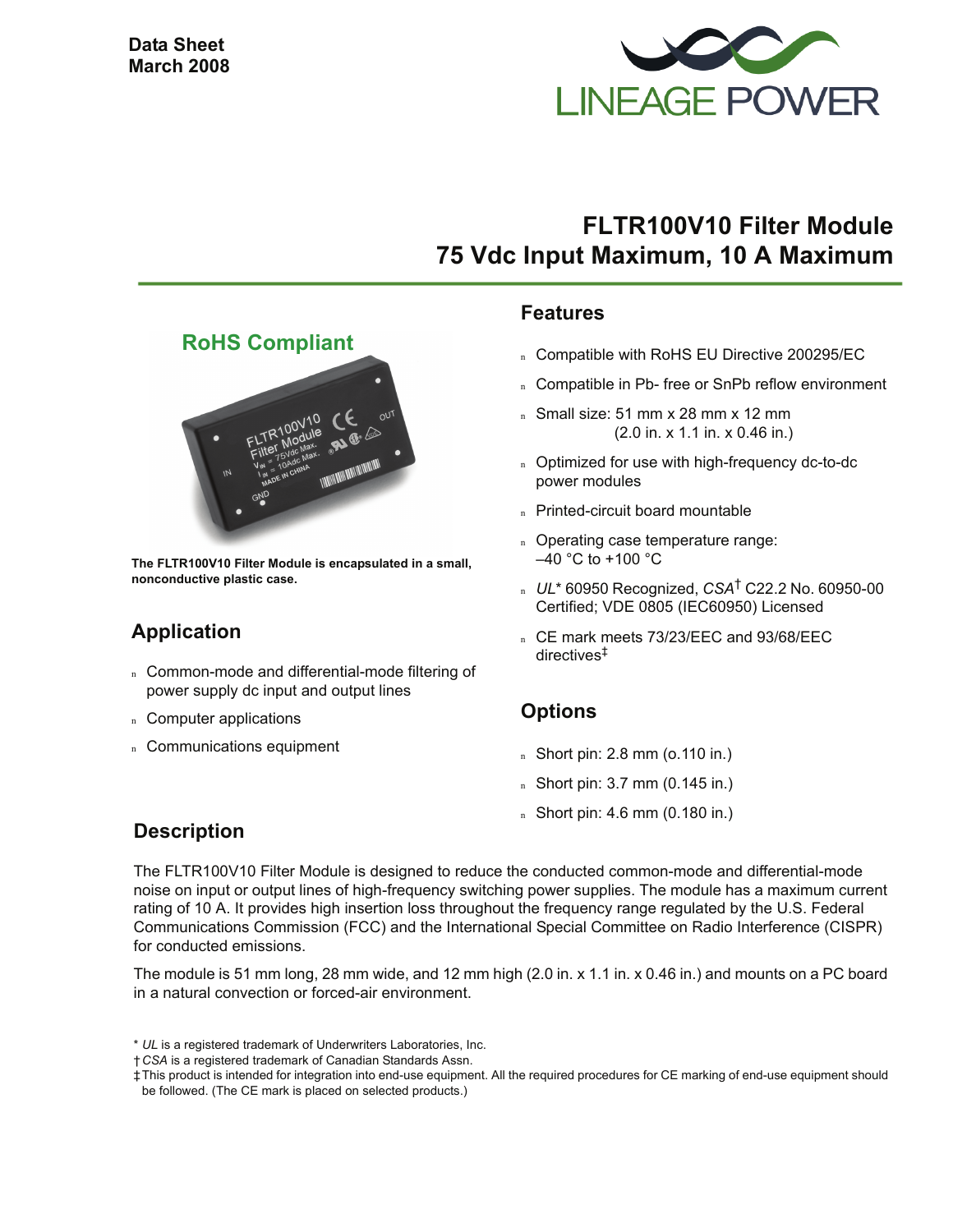### **Introduction**

High-density power modules are usually designed to operate at a high switching frequency to reduce the size of the internal filter components. The small EMI filters internal to the modules are often inadequate to meet stringent international EMI requirements. Many high-density electronic packaging techniques can increase the noise conducted onto the modules' input and output lines. For example, the close proximity of switching components to the input pins increases internal noise coupling; and planar transformers, designed to handle high-power levels in lowprofile packages, have high interwinding capacitance that can increase common-mode current levels. Also, metal substrates used to facilitate heat transfer from the power train components to an external heat sink add to common-mode noise because of the large capacitance between switching components and the metal substrate.

Many international agencies specify conducted and radiated emissions limits for electronic products. Included among these are CISPR, FCC, VCCI, and the new CE specifications. Most agency-conducted noise limits apply only to noise currents induced onto the ac power lines in finished products. European Telecommunication Standard Instructions (ETSI) are an exception, applying CE requirements to dc supplies with cables over three meters long. Although not required to do so by agency standards, some system designers apply the conducted emissions requirements to subassemblies within the product to reduce internal interference between subsystems and to reduce the difficulty of meeting overall system requirements.

To meet these requirements, external filtering of the power module is often required. When used in conjunction with the recommended external components and layout, the Lineage Power filter module will significantly reduce the conducted differential and common-mode noise returned to the power source. CISPR and FCC class B requirements can be met by using the filter as described in the following sections.

## **Absolute Maximum Ratings**

Stresses in excess of the absolute maximum ratings can cause permanent damage to the device. These are absolute stress ratings only. Functional operation of the device is not implied at these or any other conditions in excess of those given in the operations sections of the data sheet. Exposure to absolute maximum ratings for extended periods can adversely affect device reliability.

| <b>Parameter</b>                                 | Symbol                    | Min   | Max  | Unit         |
|--------------------------------------------------|---------------------------|-------|------|--------------|
| Input Voltage:                                   |                           |       |      |              |
| Continuous                                       | V۱                        |       | 75   | Vdc          |
| Transient (100 ms)                               | V <sub>I</sub> trans      |       | 100  | V            |
| Voltage from GND to Either Input Lead (1 minute) |                           |       | 1500 | Vdc          |
| <b>Operating Case Temperature</b>                | Tc                        | $-40$ | 100  | $^{\circ}$ C |
| Storage Temperature*                             | $\mathsf{T}_{\text{stg}}$ | $-55$ | 125  | $^{\circ}C$  |

\* For the processing, handling and storage (module not powered), the filter module can handle -55°C to 125°C exposure.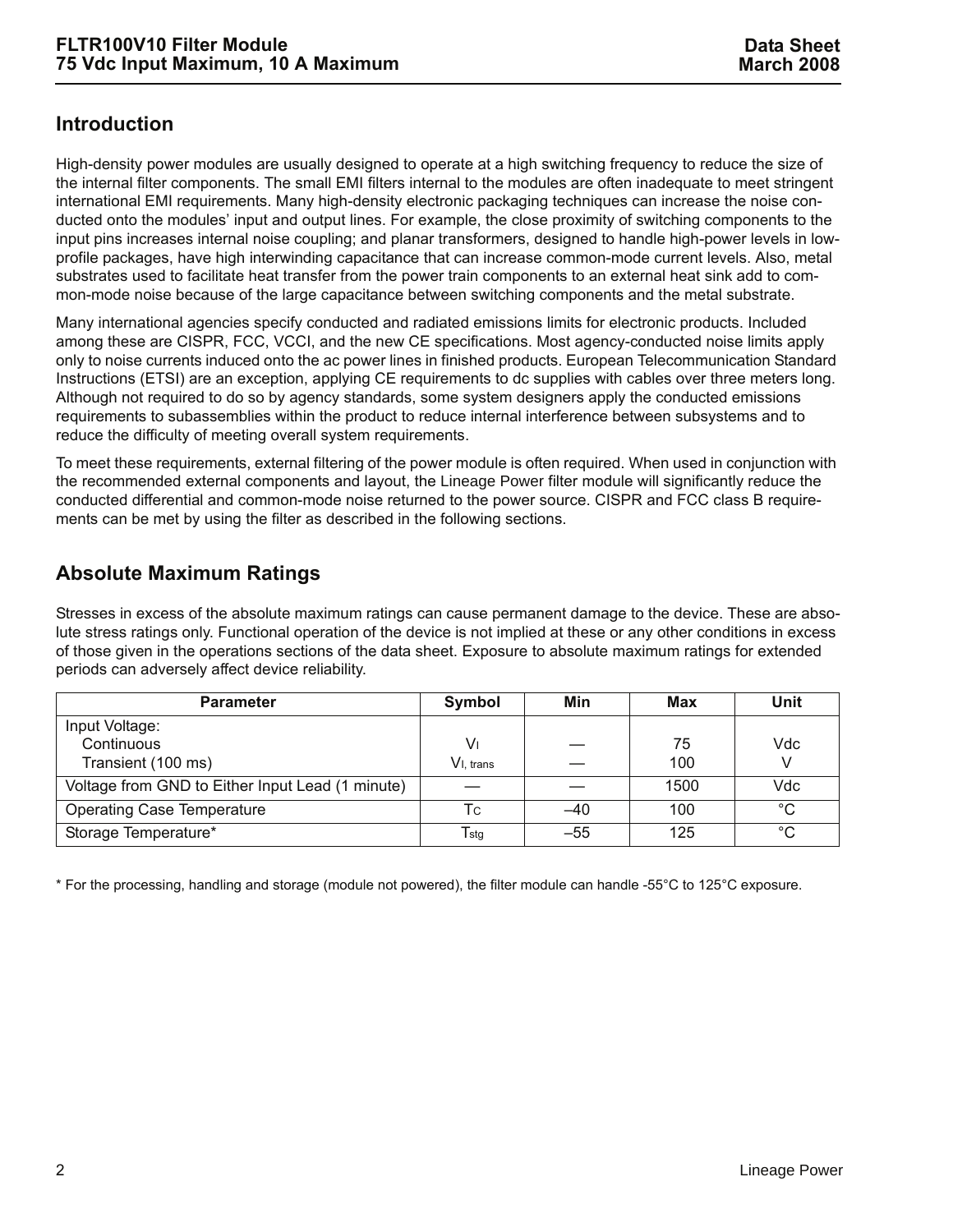## **Electrical Specifications**

Unless otherwise indicated, specifications apply over all operating input voltage and temperature conditions.

| <b>Parameter</b>                                                                   | Symbol | Min | Typ | Max | <b>Unit</b> |
|------------------------------------------------------------------------------------|--------|-----|-----|-----|-------------|
| Resistance per Leg                                                                 | R      |     |     | 14  | $m\Omega$   |
| Maximum Average Current<br>$(T_A = 60 °C, 2.03 m/s (400 lfm) air)$                 | max    |     |     | 10  | А           |
| Maximum Average Current<br>$(T_A = 60 °C,$ natural convection)                     | max    |     |     | 6.5 | Α           |
| Common-mode Insertion Loss<br>$(50 \Omega \text{ circuit}, 500 \text{ kHz})$       |        |     | 36  |     | dB          |
| Differential-mode Insertion Loss<br>$(50 \Omega \text{ circuit}, 500 \text{ kHz})$ |        |     | 44  |     | dB          |

### **Characteristics**



**Figure 1. Derating output current vs. Local ambient temperature and Airflow (Vin = 48Vdc)**



**Figure 2. Typical Common-Mode Insertion Loss in a 50** Ω **Circuit**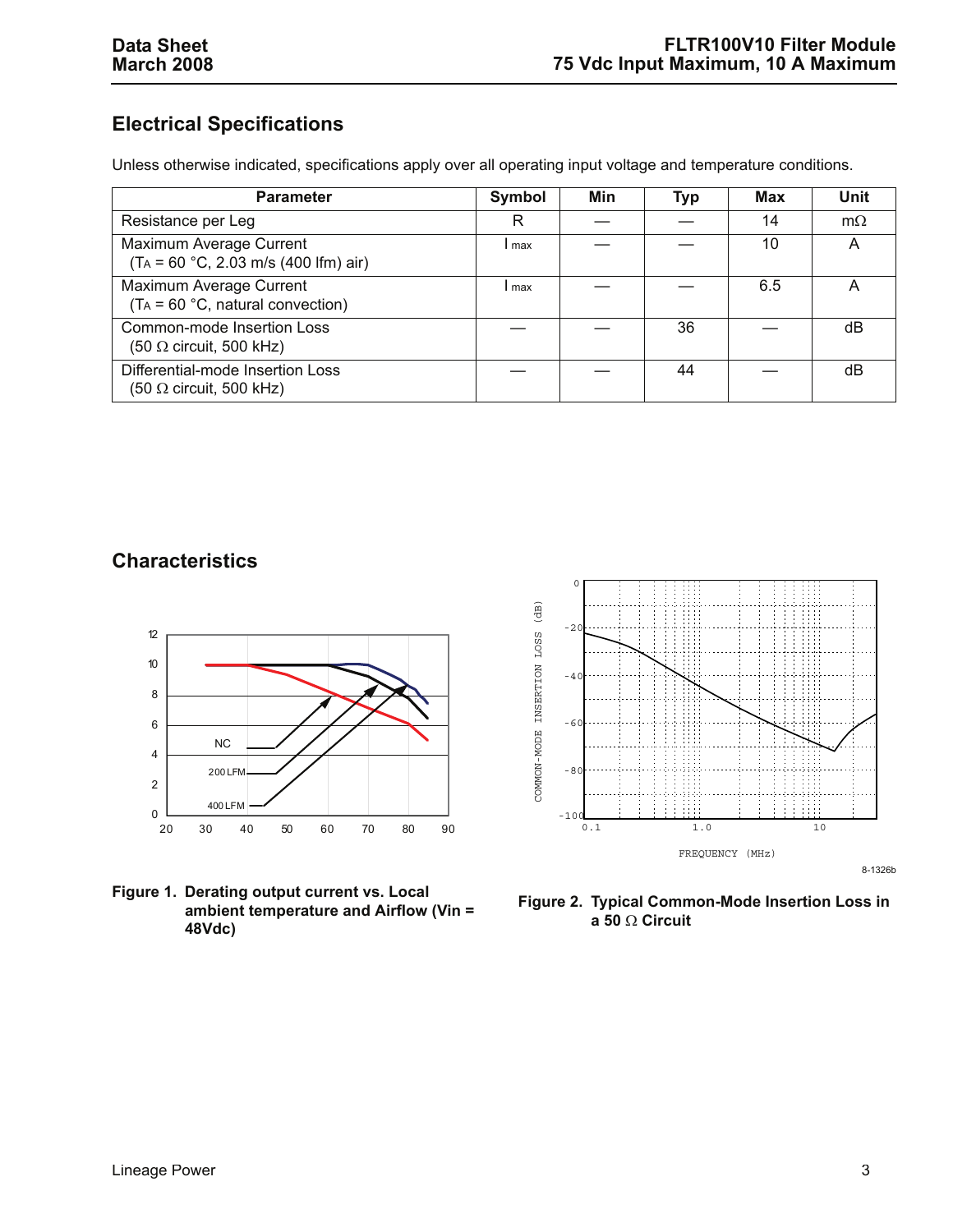## **Characteristics** (continued)



#### **Table 2: Failure Rate in FITs:**

| amb<br>temp | 10A     | 8       | 6A     |
|-------------|---------|---------|--------|
| 20          | 24.248  | 11.679  | 6.89   |
| 30          | 38.244  | 18.925  | 11.388 |
| 40          | 58.588  | 29.736  | 18.227 |
| 50          | 87.415  | 45.433  | 28.336 |
| 60          | 127.327 | 67.671  | 42.899 |
| 70          | 181.441 | 98.481  | 63.394 |
| 80          | 253.416 | 140.302 | 91.632 |

### **Internal Schematics**





**Figure 4. MTBF vs Ambient temperature for 6A, 8A, and 10A Input Current**

| Table 1: | <b>MTBF</b> in Hours: |
|----------|-----------------------|
|----------|-----------------------|

| amp<br>temp | 10A                  | 8Α                   | 6A                   |
|-------------|----------------------|----------------------|----------------------|
| 20          | $4.124 \cdot 10^{7}$ | $8.563 \cdot 10^{7}$ | $1.451 \cdot 10^{8}$ |
| 30          | $2.615 \cdot 10^{7}$ | $5.284 \cdot 10^{7}$ | $8.781 - 10^{7}$     |
| 40          | $1.707 \cdot 10^{7}$ | $3.363 \cdot 10^{7}$ | $5.486 \cdot 10^{7}$ |
| 50          | $1.144 \cdot 10^{7}$ | $2.201 \cdot 10^{7}$ | $3.529 \cdot 10^{7}$ |
| 60          | 7.854 • 106          | $1.478 \cdot 10^{7}$ | $2.331 \cdot 10^{7}$ |
| 70          | $5.511 \cdot 10^{6}$ | $1.015 \cdot 10^{7}$ | $1.577 \cdot 10^{7}$ |
| 80          | $3.946 \cdot 10^6$   | $7.127 \cdot 10^6$   | $1.091 - 10^{7}$     |
|             |                      |                      |                      |



8-1324b

**Figure 5. Internal Schematic**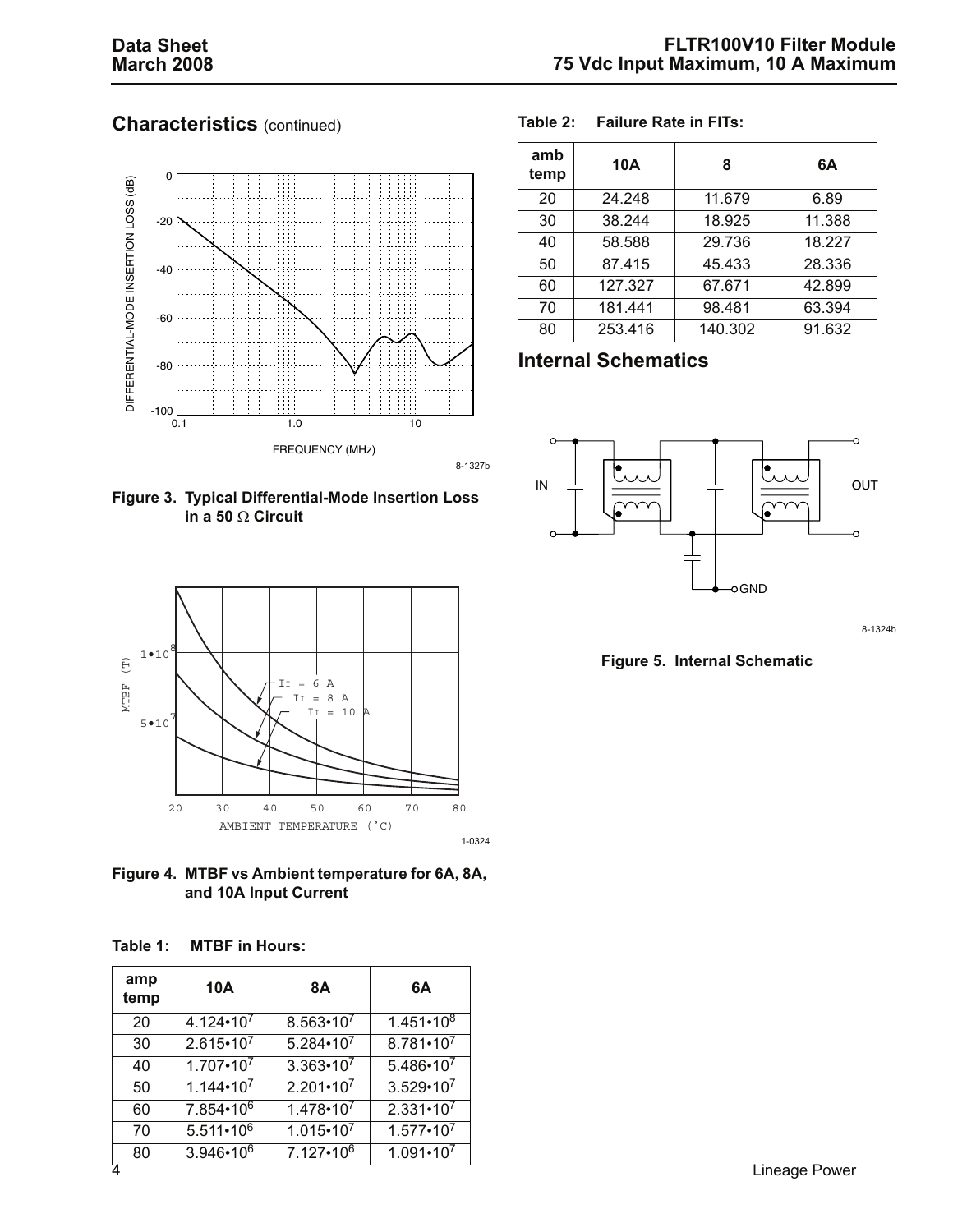## **Application**

Conducted noise on the input power lines can occur as either differential-mode or common-mode noise currents. Differential-mode noise is measured between the two input lines, and is found mostly at the lowfrequency end of the spectrum. This noise shows up as noise at the fundamental switching frequency and its harmonics. Common-mode noise is measured between the input lines and ground and is mostly broadband noise above 10 MHz. The high-frequency nature of common-mode noise is mostly due to the high-speed switching transitions of power train components. Either or both types of noise may be covered in a specification, as well as a combination of the two. An approved measurement technique is often described, as well.

Differential-mode noise is best attenuated using a filter composed of line-to-line capacitors (X caps) and series inductance, provided by either a discrete inductor or the leakage inductance of a common-mode choke. In addition to the differential filtering provided by the filter module, it is recommended that an electrolytic capacitor be located at the converter side of the filter to provide additional attenuation of low-frequency differential noise and to provide a low source impedance for the converter, preventing input filter oscillations and loadtransient induced input voltage dips.

Common-mode noise is best attenuated by capacitors from power module input to power module output, capacitors from each input line to a shield plane (Y caps), and common-mode chokes. It is recommended that ceramic capacitors be added around each power module from each input and output pin to a shield plane under the module. The shield plane should be connected to the CASE pin.

The GND pin of the filter module is attached to Y caps within the module. This pin should be tied to a quiet chassis ground point away from the power modules. GND of the filter module should not be tied to the CASE pin of the power module since this is a noisy node and will inject noise into the filter, increasing the input common-mode noise.

If no quiet grounding point is available, it is best to leave the filter module GND pin unattached. Each power system design will be different, and some experimentation may be necessary to arrive at the best configuration.

Figure [6](#page-5-0) shows a typical schematic of a power module with filter module and recommended external components. Figure [7](#page-5-1) is a proposed layout. More than one power module may be attached to a single filter module as long as input current does not exceed 10 A. Figure [8](#page-6-0)  shows the recommended schematic for two power modules attached to a single filter.

In applications where the addition of input to output capacitors is undesirable, do not use C3 and C4 shown in Figures [6](#page-5-0) and [7,](#page-5-1) and do not use C3, C4, C8, and C9 shown in Figure [8.](#page-6-0)

In –48 V applications where the shield plane and the power module case must be tied to a signal, remove C1 in Figures [6](#page-5-0) and [7,](#page-5-1) remove C1 and C6 in Figure [8,](#page-6-0) and connect the shield plane and CASE pin to the  $V_1(+)$ plane.

In +48 V applications where the shield plane and the power module case must be tied to a signal, remove C2 in Figures [6](#page-5-0) and [7,](#page-5-1) remove C2 and C7 in Figure [8,](#page-6-0) and connect the shield plane and CASE pin to the  $V_1(-)$ plane.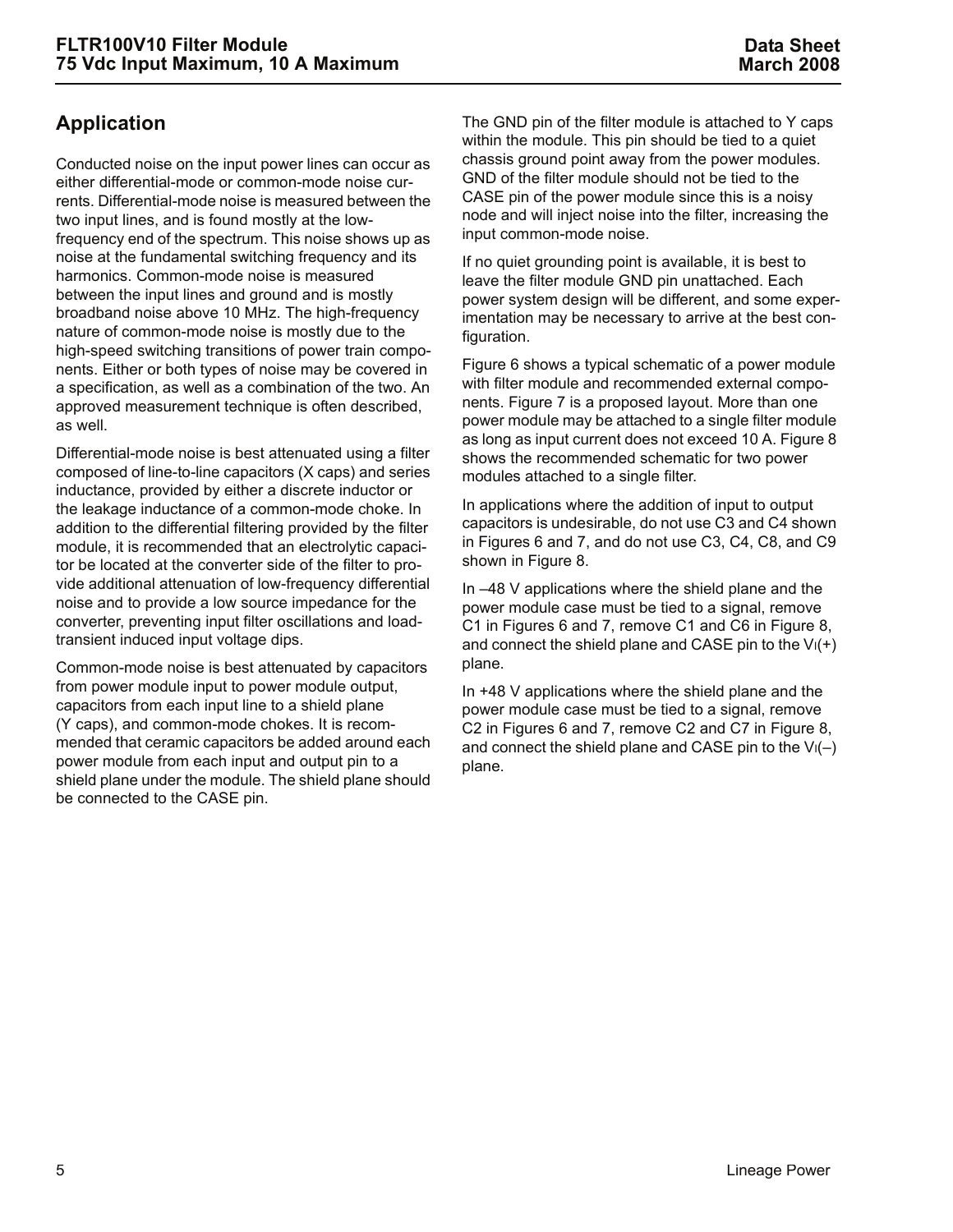#### **Application** (continued)



Note: C1 through C4 can be 0.01 µF to 0.1 µF. Select the voltage rating to meet input-to-output isolation requirements. C5 should be the recommended value indicated in the power module data sheet.

#### <span id="page-5-0"></span>**Figure 6. Recommended Schematic When Used as the Input Filter to a High-Frequency dc-to-dc Converter**



Note: Vdc input(+) and Vdc input(–) planes should overlay each other, as should the VI(+) and VI(–) planes, as should the VO(+) and VO(–) planes. Avoid routing signals or planes under the power module or the filter module. Ensure all connections are low impedance.

#### <span id="page-5-1"></span>**Figure 7. Recommended Layout When Used as the Input Filter to a High-Frequency dc-to-dc Converter**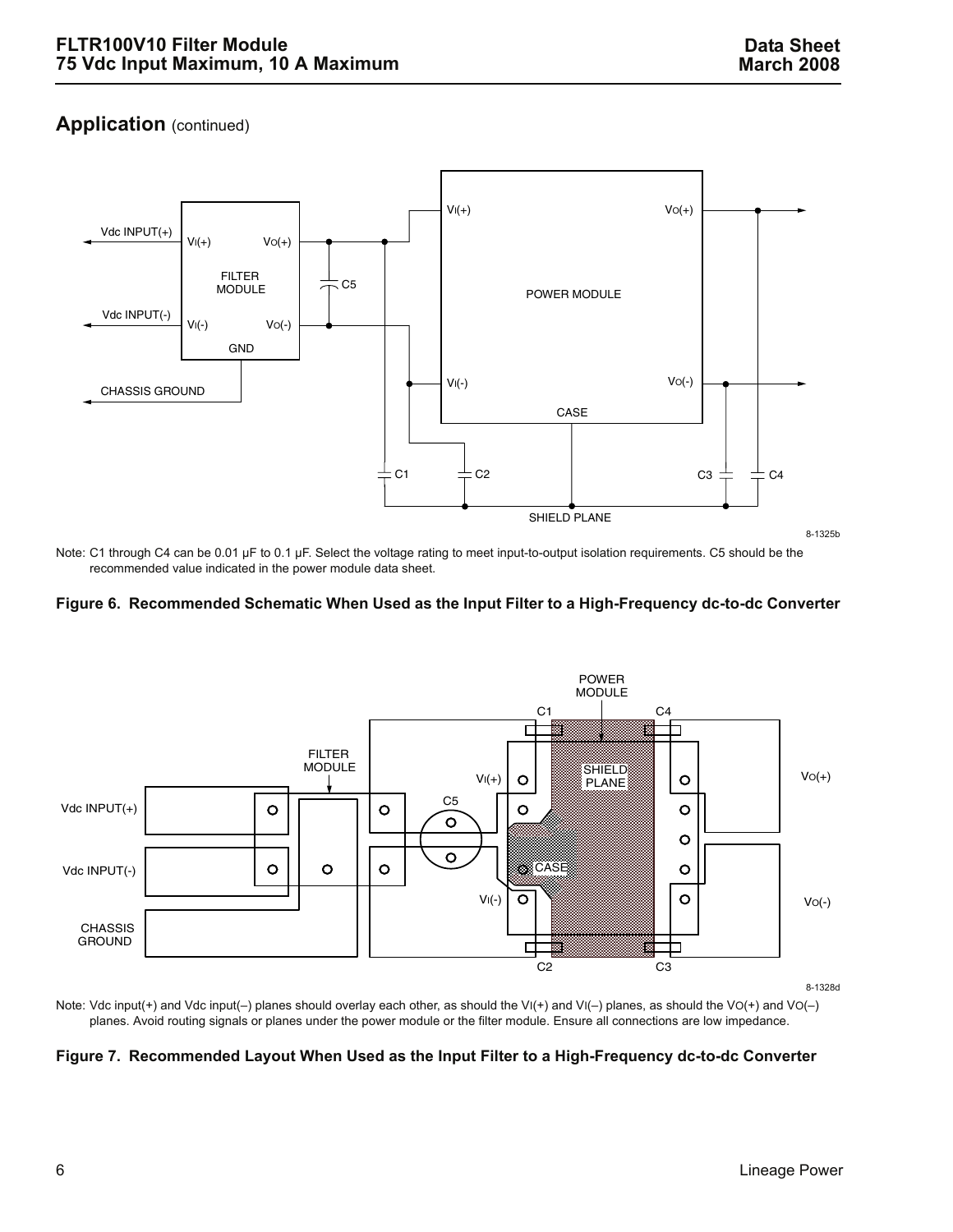## **Application** (continued)



8-1362a

<span id="page-6-0"></span>Note: C1 through C4 and C6 through C9 can be 0.01 µF to 0.1 µF. Select the voltage rating to meet input-to-output isolation requirements. C5 should be the recommended value indicated in the power module data sheet.

#### **Figure 8. Recommended Schematic of Filter Module with Two Power Modules**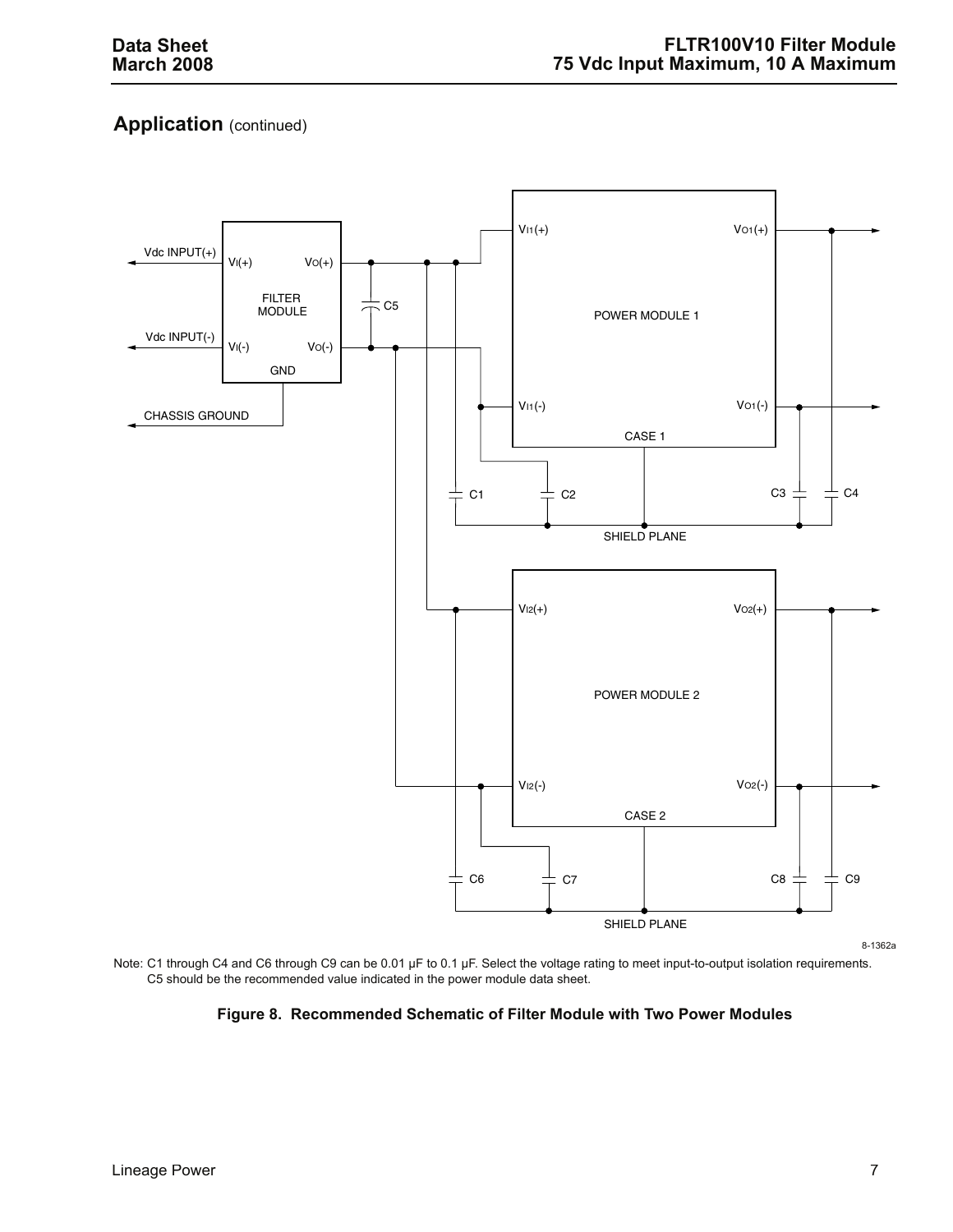### **Application** (continued)

Figures [9](#page-8-0) and [10](#page-8-1) show some experimental results obtained by using the filter module, together with the recommended external components shown in Figures [6](#page-5-0) and [7](#page-5-1). The JW075A5 module is a lower-noise version of the standard JW series with internal modifications to the power module. The lower noise of the JW075A5 module is achieved at the cost of lower efficiency, and a reduced maximum power rating. Measured noise is highly dependent on layout, grounding, cable orientation, and load characteristics and will, therefore, vary from application to application.

## **Thermal Considerations**

Filter modules operate in a variety of thermal environments; however, sufficient cooling should be provided to help ensure reliable operation. Considerations include ambient temperature, airflow, module power dissipation, and the need for increased reliability. A reduction in the operating temperature of the module will result in an increase in reliability.

The thermal data presented in the data sheet is based on physical measurements taken in a wind tunnel. The thermal reference point used for thermal derating curves presented in Figure 1 is the case of the module. For reliable operation this temperature should not exceed  $100^{\circ}$ C.

## **Other Considerations**

It is essential for good EMI performance that the input lines not be contaminated with noise after passing through the filter. Filtered input traces should therefore be kept away from noise sources such as power modules and switching logic lines. If input voltage sense traces must be routed past the power modules from the quiet side of the filter module, they should be filtered at the point where they leave the quiet input lines. Input traces should be kept as far away from output power traces as possible.

The fundamental switching frequency noise spike can be somewhat reduced by adding a high-frequency capacitor of a few microfarads across the input lines of the filter module.

Adding additional components to the input filter to improve performance usually has very limited payback, and may actually increase the noise conducted onto the input lines. Adding Y caps to the input side of the filter module couples any noise in the ground plane directly into the input lines, usually degrading performance. Adding additional X and Y caps to the power module side of the filter module produces lowimpedance loops for high-frequency currents to flow, possibly degrading performance.

Adding additional common-mode or differential-mode filtering to the power module output leads decreases the power module output noise, and also frequently reduces the input noise by decreasing the noise coupled from output leads to input leads. Common-mode output filtering is particularly important if the load is tied to chassis ground. If common-mode filtering is added to the power module output, ensure that remote-sense leads sense the output voltage before the commonmode filter. Do not use remote-sense on the load side of an output common-mode filter.

If input noise performance is unsatisfactory after applying the filter module as described previously, the best remedy is to modify the layout and grounding scheme. It is often useful to make a model of the power card, using copper tape and a vector card, to experiment with various layout and grounding approaches prior to committing to a printed-wiring board.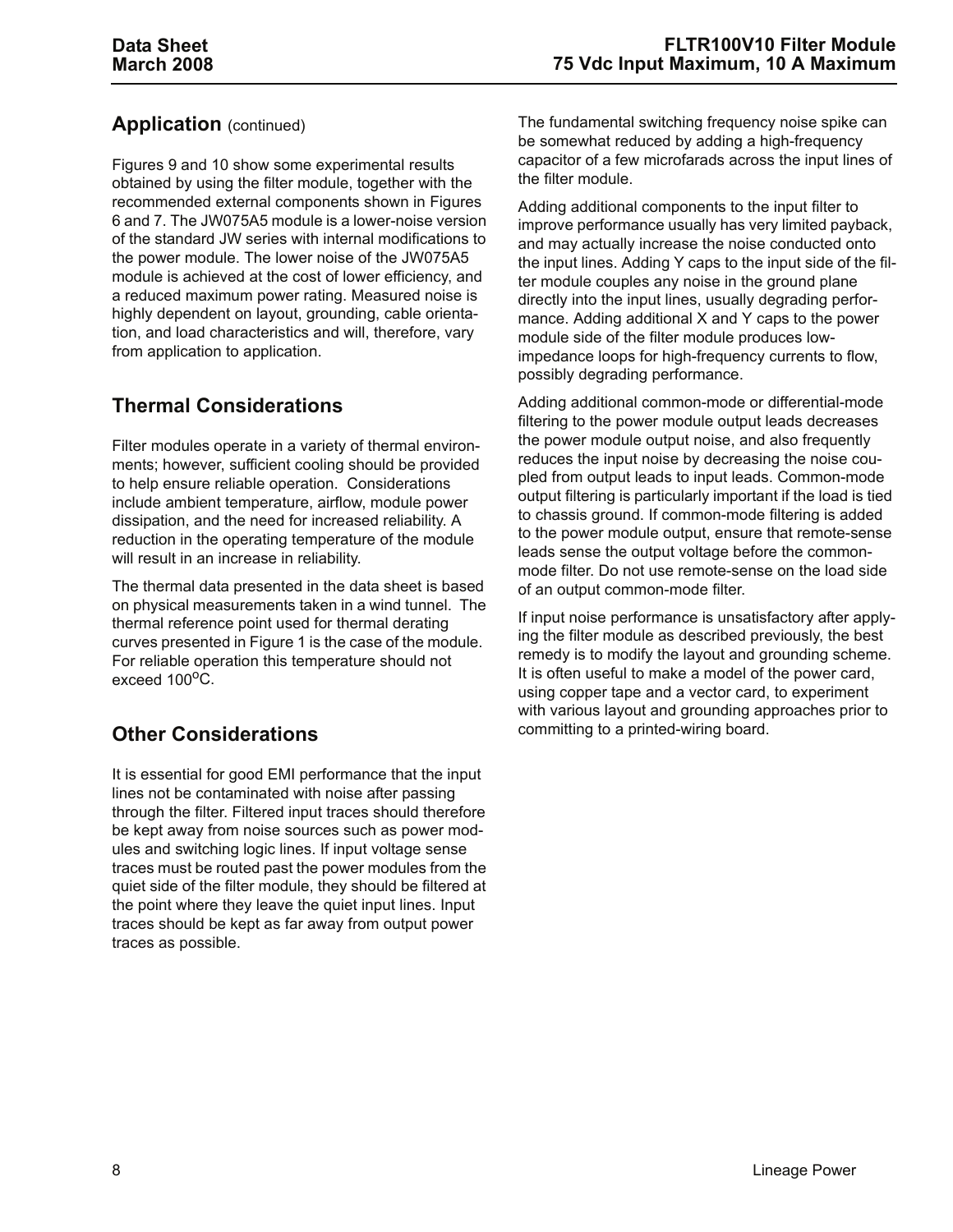8-1388(F)

င္က

ပ္ပ

#### **Other Considerations** (continued) 80 80 70 70 60 60 50 50  $40 -$ 40  $30<sub>1</sub>$ 30 Why 20  $20<sub>o</sub>$ ₩Ш انانا 10  $10<sub>1</sub>$  $\mathbf{o}$  $\mathbf{o}$  $10^{-1}$

FREQUENCY IN MHZ

φ Ψ. <u> 4 ጥጥተሞ</u>

8-1387(F)

မို ္က

<span id="page-8-1"></span>**Figure 10. JW075A5 Conducted Noise with Filter**

FREQUENCY IN MHZ

φ

Ψ,

φ φ

 $\overline{a}$ 

 $\ddot{\circ}$ 

ահահ

 $\circ$   $\circ$   $\circ$   $\circ$   $\circ$ 

4

<span id="page-8-0"></span>**Figure 9. JW075A1 Conducted Noise with Filter**

 $-10$ 

 $\dot{\circ}$ 

 $\ddot{q}$ ტ

 $\dot{\circ}$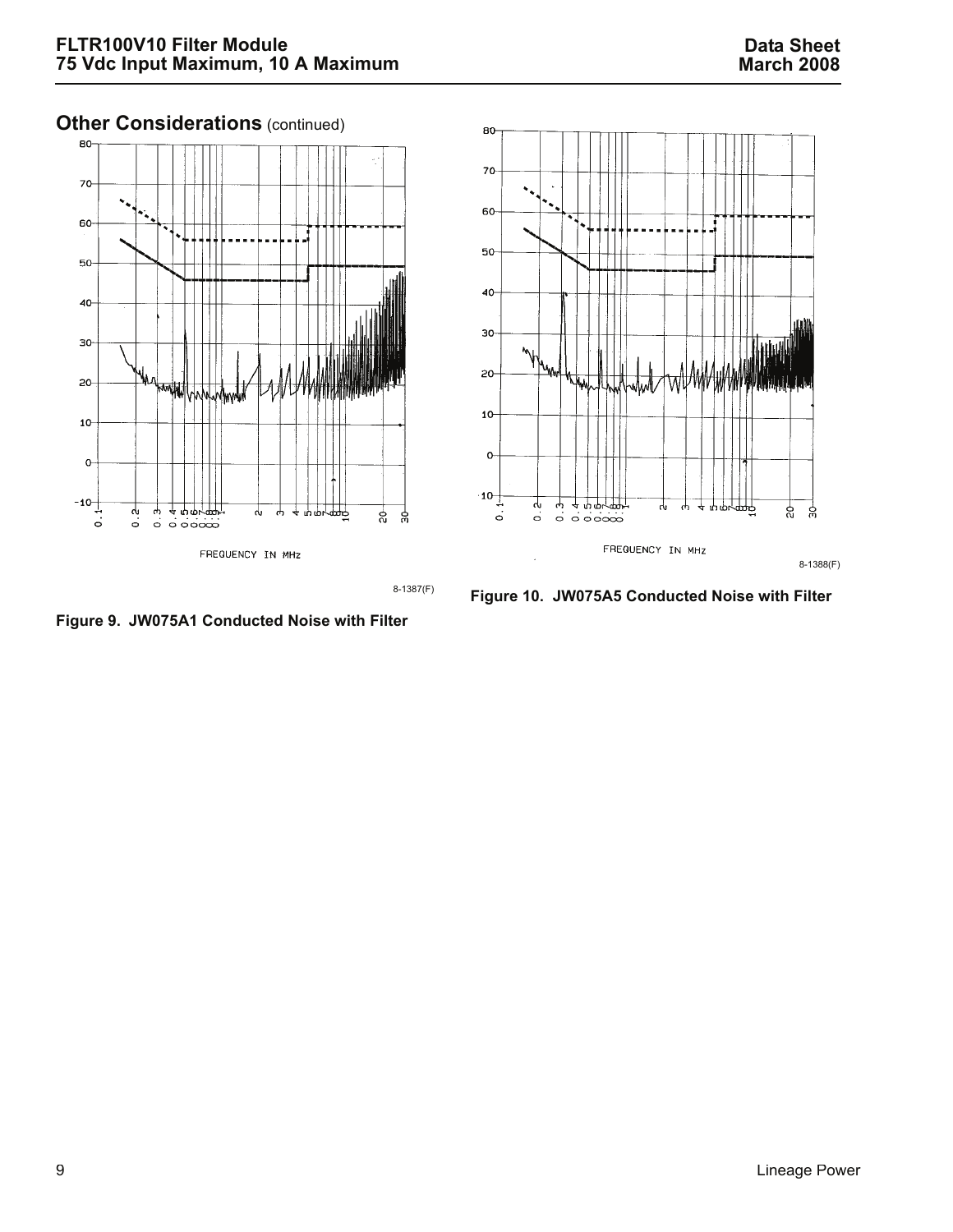## **Outline Diagram**

Dimensions are in millimeters and (inches).

Tolerances:  $x.x \pm 0.5$  mm (0.02 in.),  $x.x \pm 0.25$  mm (0.010 in.).

#### **Top View**



**Side View**



#### **Bottom View**



8-1323c1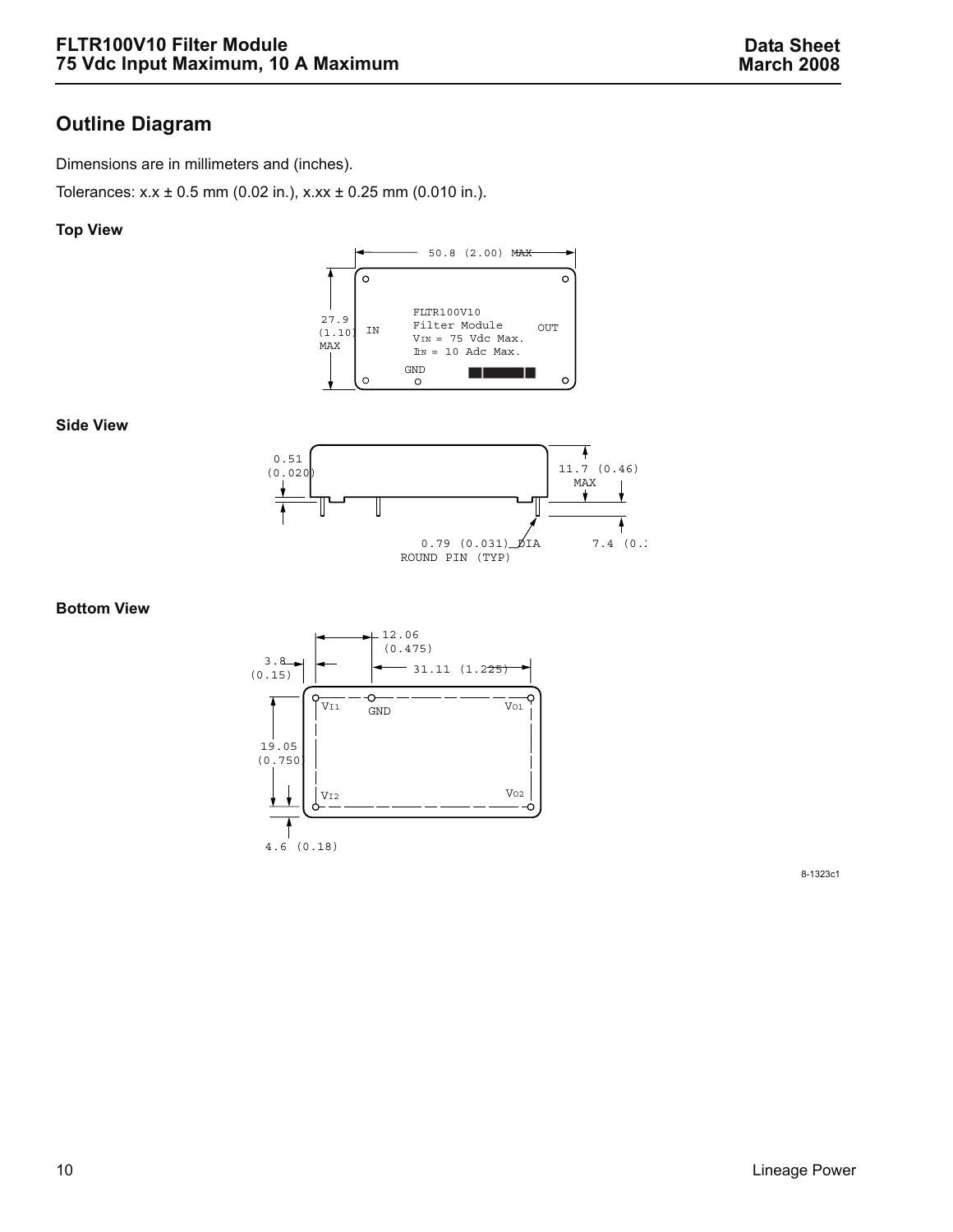## **Recommended Hole Pattern**

Component-side footprint.

Dimensions are in millimeters and (inches).

Tolerances:  $x.x \pm 0.5$  mm (0.02 in.),  $x.x \pm 0.25$  mm (0.010 in.).

**Note:** Do not route copper paths beneath power module standoffs.



8-1323c2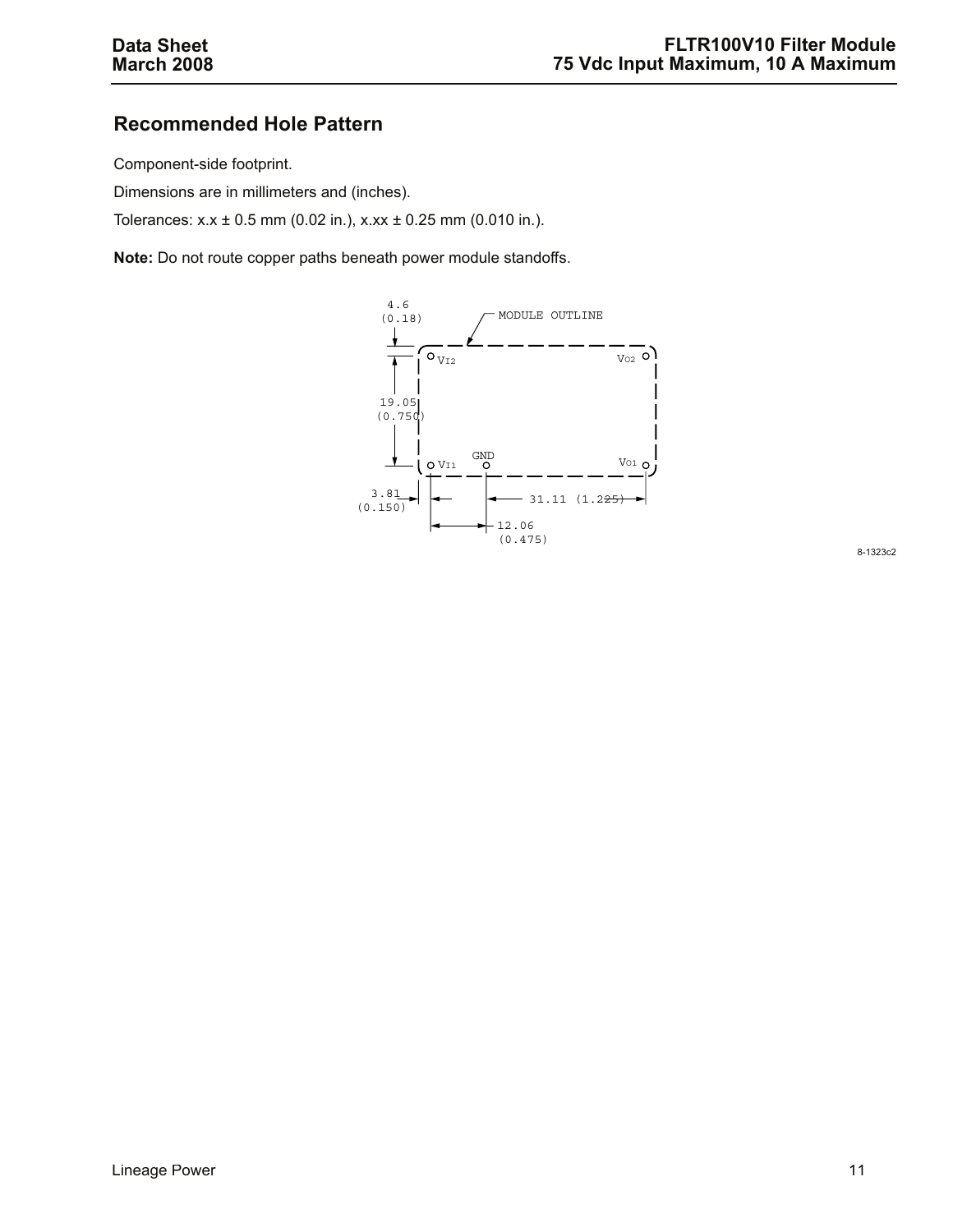#### **Post Solder Cleaning and Drying Consideratrions**

Post solder cleaning is usually the final circuit-board assembly process prior to electrical board testing.The result of inadequate cleaning and drying can affect both the reliability of a power module and the testability of the finished circuit-board assembly.For guidance on appropriate soldering,cleaning and drying procedures,refer to Lineage Power Board Mounted Power Modules:*Soldering and Cleaning* Application Note.

#### **Through-Hole Lead Free Soldering Information**

The RoHS-compliant through-Hole products use the SAC(Sn/Ag/Cu) Pb-free solder and RoHS- compliant components.They are designed to be processed through single or dual wave soldering machines.The pins have an RoHS-compliant finish that is compatible with both Pb and Pb-free wave soldering processes.A Maximum preheat rate  $3^0$ C/s is suggested. The wave preheat process should be such that the temperature of the power module board is kept below  $210^{0}$ C. For Pb solder,the recommended pot temperature is  $260^0$ C, while the Pb-free solder pot is 270<sup>0</sup>C max. Not all RoHS-compliant through-hole products can be processed with paste-through-hole Pb or Pb-free reflow process.If additional information is needed,please consult with your Lineage Power representative for more details.